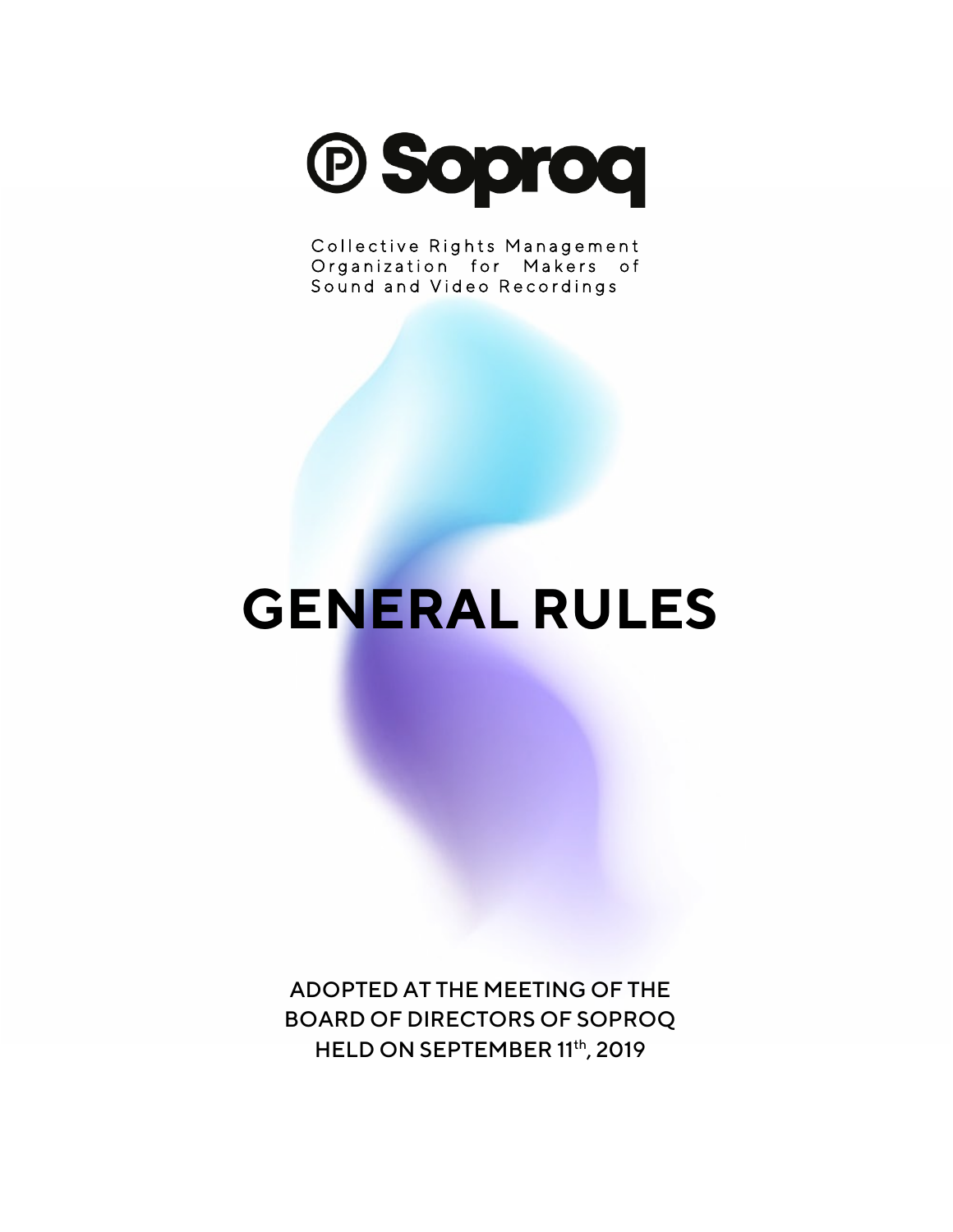# <sup>®</sup> Soproq

# **TABLE OF CONTENTS**

| 1.              |                                                                    |
|-----------------|--------------------------------------------------------------------|
| 2.              |                                                                    |
| 3.              |                                                                    |
| 4.              |                                                                    |
| 5.              |                                                                    |
| 6.              |                                                                    |
| 7.              |                                                                    |
| 8.              | CANCELLATION AND REISSUE OF REMUNERATION CHEQUES 7                 |
| 9.              |                                                                    |
| 10.             | DISSOLUTION, INSOLVENCY, BANKRUPTCY OR DEATH OF A MEMBER  8        |
| 11 <sub>1</sub> |                                                                    |
| 12.             | DIRECT COLLECTION BY FOREIGN COMPANIES OR FOREIGN LICENSEES9       |
| 13.             |                                                                    |
|                 | 14. CONFLICTS BETWEEN A SOPROQ MEMBER AND A MEMBER OF ANOTHER      |
| 15.             | TRANSFER OF RIGHTS IN RESPECT OF SOUND RECORDINGS AND VIDEOGRAM TO |
| 16.             |                                                                    |
| 17.             |                                                                    |
| 18.             |                                                                    |
|                 |                                                                    |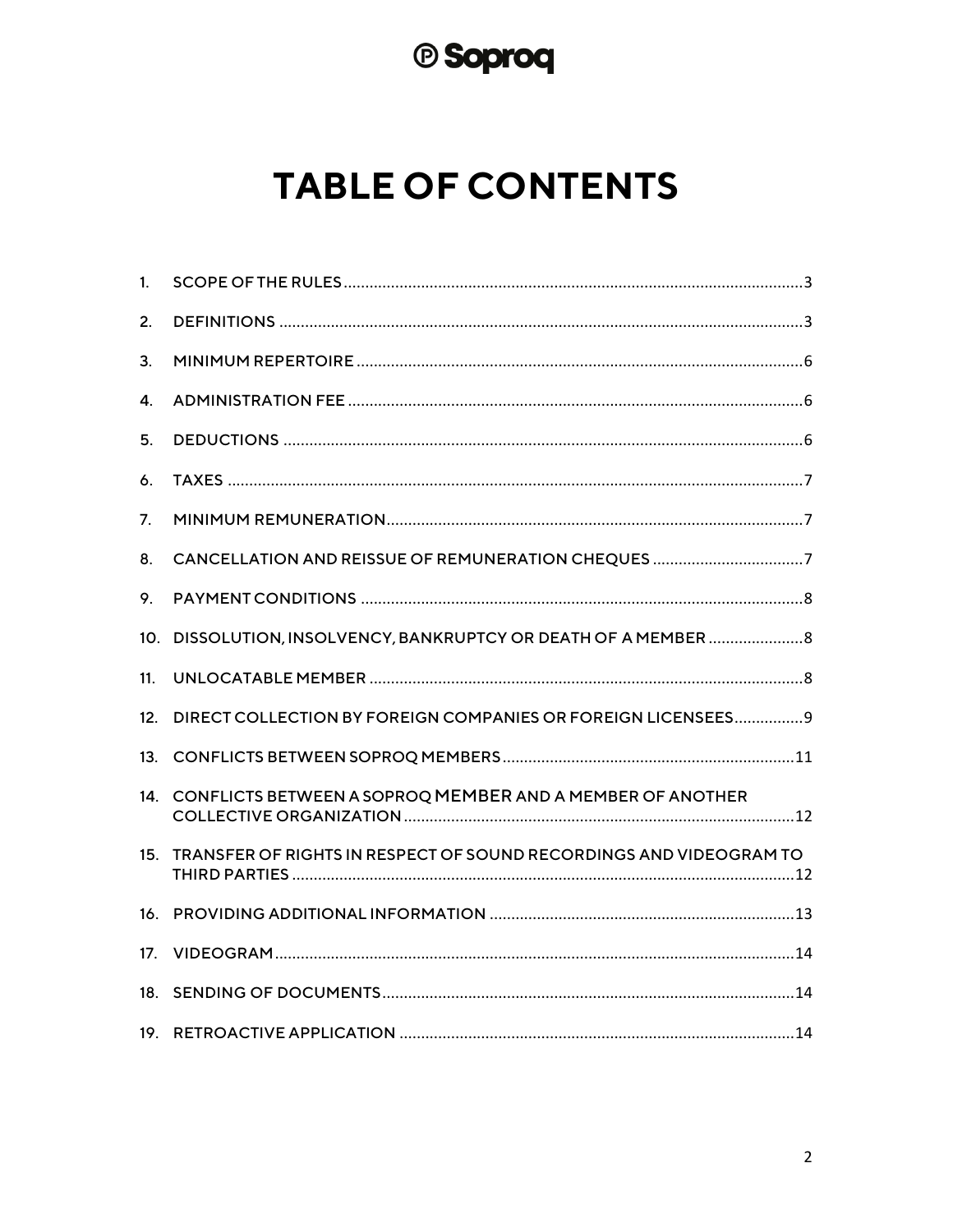## **(B) SODTOO**

The Quebec Collective Society for the Rights of Makers of Sound and Video Recordings (Soproq)

#### RULES

#### <span id="page-2-0"></span>1. SCOPE OF THE RULES

- 1.1. The present Rules form an integral part of any Agreement respecting the "assignment and licensing of sound recordings and videograms" in force at the time between the Quebec Collective Society for the Rights of Makers of Sound and Video Recordings ("Soproq") and any party that signs the membership agreement (a "Member"), as well as, where appropriate, any other agreement between a Member and Soproq whose object is all or part of the rights covered by the "assignment and licensing of sound recordings and videograms"(the"Membership Agreement").
- 1.2. In the event of a conflict or inconsistency between the provisions of the present Rules and the provisions of the Membership Agreement, the provisions of the present Rules shall prevail to the full extent of such conflict or such inconsistency.

#### <span id="page-2-1"></span>2. DEFINITIONS

When used in the present Rules, unless the context dictates otherwise, the following terms shall have the meanings indicated below:

- 2.1. "Foreign collection agreement" means any agreement between a Member and a foreign organization that is legally entitled to collect any sum payable in respect of the right to equitable remuneration and the right to remuneration for private copying from any foreign user in any non- represented territory covered by such agreement, authorizing said foreign entity, by license or appointment, to collect such sums from any such foreign user in respect of any sound recording covered and, as the case may be, any videogram covered by such agreement.
- 2.2. "Decision" means, with regard to a given conflict, either a final decision not subject to appeal rendered by a tribunal that has jurisdiction over the conflict in a recourse to or in which all Members concerned by the conflict are a party or are impleaded, or a final ruling not subject to appeal rendered by an arbitrator or an arbitration tribunal to which all Members concerned by the conflict are subject, which decision or which ruling establishes the respective rights of said Members to remuneration—or their respective share thereof—in respect of any covered sound recording or any covered videogram that is the subject of the conflict.
- 2.3. "Prescribed declaration" means, as the case may be, the sound recording declaration form, the album declaration form or the videogram declaration form available online via the Soproq portal and transmitted via the Soproq portal, or any other version of such a form that Soproq may make available from time to time provided that such a duly completed version is sent to Soproq in accordance with the procedure then in force. The prescribed declaration of sound recording or videogram shall be in accordance with the agreement respecting the assignment and licensing of sound recordings and videograms except for the purposes of applying paragraphs 12.1 and 12.2 of these rules. The prescribed declaration means both the original and all subsequent declarations that have the effect of modifying the original declaration.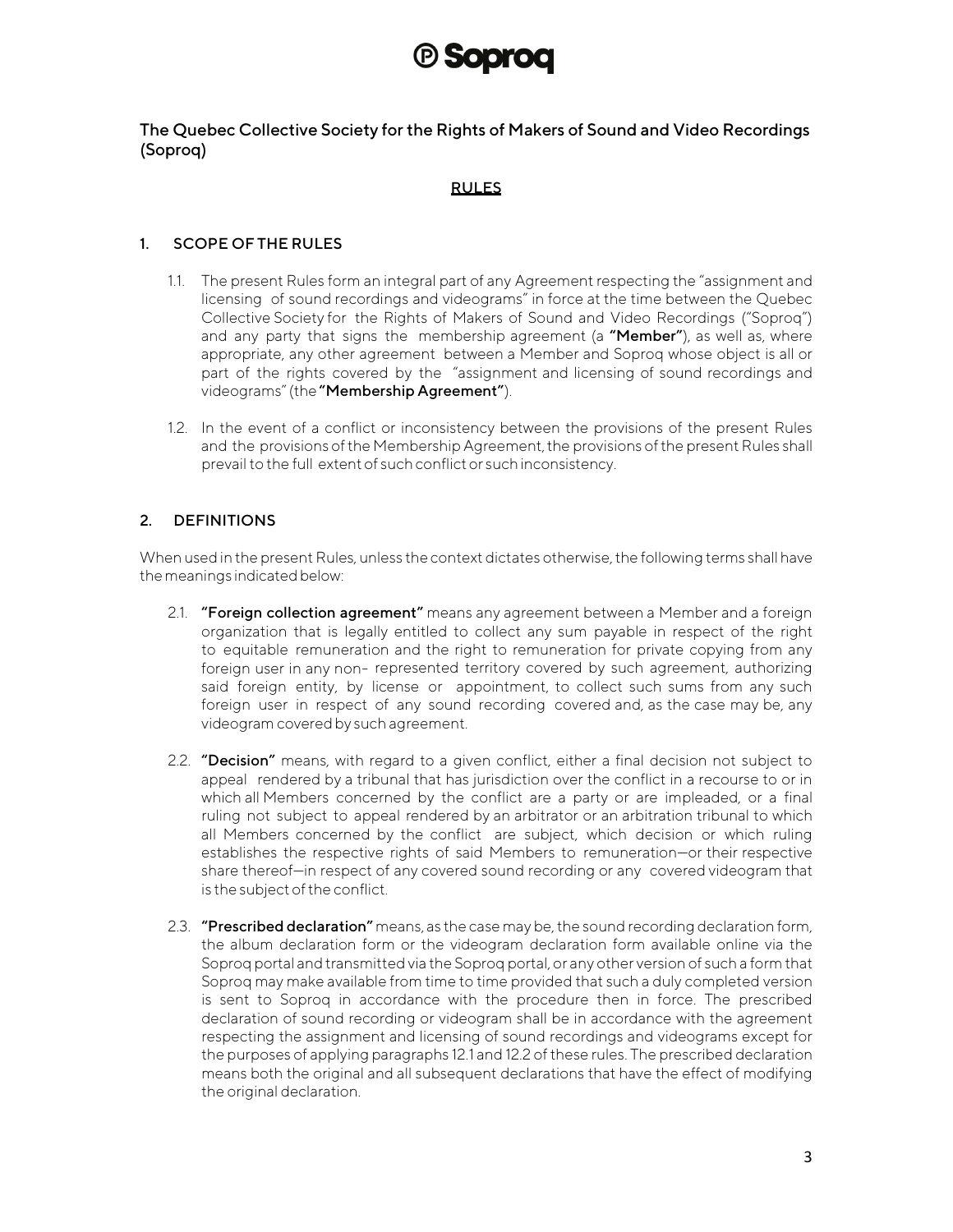

- 2.4. "Deficit" means, at the date concerned, the deficit appearing in the last audited financial statementsofSoproq.
- 2.5. "Conflict" means any conflicting information arising out of any prescribed declaration provided by one or more Members in respect of any covered sound recording or any covered videogram, or any conflict or disagreement between one or more Members concerning their respective right to remuneration—or their respective part thereof payable in respect of any covered sound recording or any covered videogram.
- 2.6. "Right" has the meaning given to it in the Membership Agreement.
- 2.7. "Covered right" means any right assigned, granted or otherwise given to Soproq under the terms of the Membership Agreement.
- 2.8. "Foreign right to equitable remuneration" means any right conferred by the law of the foreign territory concerned to the maker of a published sound recording to receive equitable remuneration for the public performance or the communication to the public by telecommunication of said published sound recording.
- 2.9. "Foreign right to remuneration for private copying" means any right conferred by the law of the foreign territory concerned to the maker of a sound recording and, as the case may be, a videogram, to receive remuneration for private copying of said sound recording and, as the case maybe, said videogram.
- 2.10. "Sound recording" has the meaning given to it in the Membership Agreement.
- 2.11. "Covered sound recording" means any sound recording in respect of which all or part of the rights are assigned, granted or otherwise given to Soproq under the terms of the Membership Agreement.
- 2.12. "Use" means, in respect of a covered sound recording or a covered videogram, any act covered by a covered right.
- 2.13. "Operating expenses" means, at the date concerned, the cumulative total of expenses incurred by Soproq for the purposes of operating Soproq, excluding depreciation of capital assets but including investments in capital assets, as said expenses appear in all of the audited financial statements of Soproq prior to said date, minus any investment income and expert advice fees generated by operating income not accounted for as operating expenses in such audited financial statements.
- 2.14. "Foreign license" means any agreement between a Member and a foreign licensee under which said foreign licensee is authorized to use one or more covered sound recordings or covered videogram in a foreign territory, provided (i) that said agreement grants exploitation rights in respect of such covered sound recordings or covered videograms in addition to the right to receive remunerations payable in respect of the right to equitable remuneration or the right to remuneration for private copying in said foreign territory, and (ii) that the foreign territory covered by said agreementincludes, at a minimum, the country of the head office or the principal place of business of said foreign licensee or, if the latter is a natural person, the place of residence of said foreign licensee.
- 2.15. "Foreign licensee" means any legal person whose head office or principal place of business is situated in a foreign territory, or any natural person whose place of residence is situated in a foreign territory.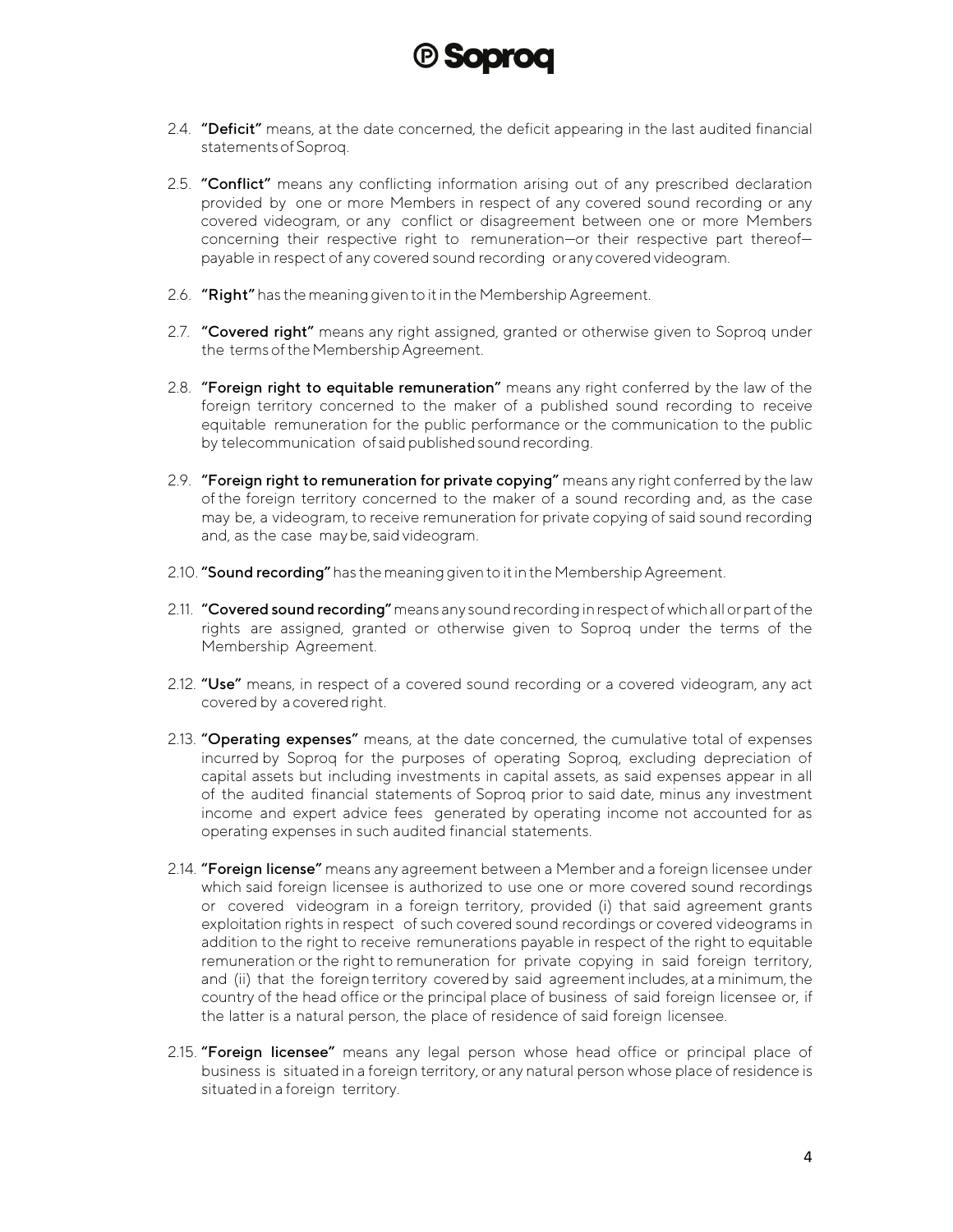

- 2.16. "Soproq portal" means the "Octave" portal or any accessible online portal made available to Members of Soproqas it may be modifiedfrom time to time by Soproq and allows a Member to access information related to their account. Without limitation, the portal allows a Member to consult their repertoire, to make a new or modify an existing declaration, to consult conflicts in their account and to receive the details of the amounts that are payable to them.
- 2.17. "Remuneration" means the remuneration payable to a Member by Soproq in return for the exercise of a covered right under the Membership Agreement.
- 2.18. "Distribution" means any payment, by Soproq to its Members, of any remuneration in respect of a given covered right.
- 2.19. "Deduction" means the portion of any remuneration that Soproq is required to deduct pursuant to any treaty, law,regulation or decision, of a tax or other nature, to which Soproq is subject.
- 2.20." Operating income" means, at the date concerned, the cumulative total of the income actually received by Soproq from the exercise of rights, as said income appears in all of the audited financial statements of Soproq priorto said date.
- 2.21. "Foreign organization" means, with regard to a given foreign territory, any collective or collecting body that is legally authorized to collect any sum payable in respect of broadcast or incidental reproduction rights, the right to equitable remuneration or the right to remuneration for private copying in said foreign territory.
- 2.22. "Foreign territory" means any country except Canada.
- 2.23. "Non-represented territory" means any foreign territory in which Soproq does not collect, at the time concerned, either directly or through a foreign organization with which it has entered into an agreement for such purpose, sums payable in respect of the right to equitable remuneration or the right to remuneration for private copying in said foreign territory.
- 2.24. "Transaction" means, with regard to a given conflict, any written transaction signed by all the Members concerned by said conflict, in which said Members come to a final arrangement concerning their respective right to remuneration—or their respective share thereof—in respect of any covered sound recording or any covered videogram that is the subject of said conflict.
- 2.25. "Foreign user" means, with regard to a given foreign territory, any person legally required to pay any sum payable in respect of the right to equitable remuneration or the right to remuneration for private copying in said foreign territory.
- 2.26. "Tax" means any tax or other sum that Soproq is required to pay to a Member, in addition to the remuneration otherwise payable to the Member, pursuant to any treaty, law, regulation or decision, of a tax or other nature, to which Soproq is subject.
- 2.27. "Videogram" has the meaning given to it in the Membership Agreement.
- 2.28."Covered Videogram" means any videogram in respect of which all or part of the rights are assigned, granted or otherwise given to SOPROQ under the Membership Agreement.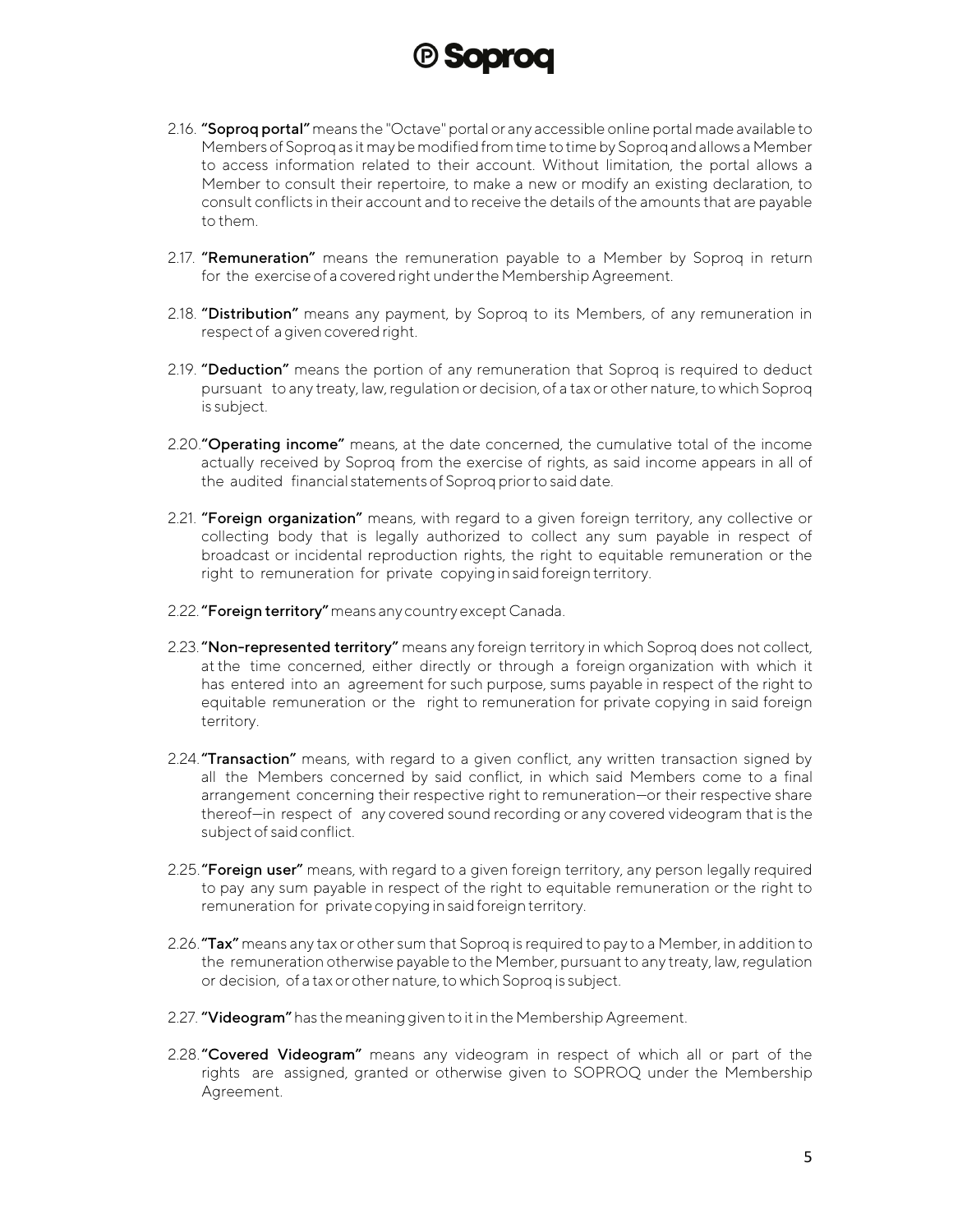### (P) **Sobro**

#### <span id="page-5-0"></span>3. MINIMUM REPERTOIRE

- 3.1. Soproq may resiliate any Membership Agreement entered into between Soproq and a Member, provided that the rights assigned, granted or otherwise given by said Member to Soprog concern less than
	- 3.1.1. one hundred per cent (100%) of the rights in respect of at least one (1) videogram, or
	- 3.1.2. one hundred per cent (100%) of the rights in respect of at least ten (10) sound recordings.
- 3.2. For the purposes of paragraph 3.1.1, a Member is deemed to have assigned, granted or otherwise given to Soproq at least one hundred per cent (100%) of the rights in respect of at least one (1) videogram provided that said assignment, granting or other giving concerns undivided shares of rights equivalent to at least one hundred per cent (100%) of the rights in respect of at least one (1) videogram.
- 3.3. For the purposes of paragraph 3.1.2, a Member is deemed to have assigned, granted or otherwise given to Soproq at least one hundred per cent (100%) of the rights in respect of at least ten (10) sound recordings provided that said assignment, granting or other giving concerns undivided shares of rights equivalent to at least one hundred per cent (100%) of the rights in respect of at least ten (10) sound recordings.
- 3.4. For greater certainty, the conditions mentioned in the preceding paragraphs must be satisfied throughout the entire duration of the Membership Agreement.

#### <span id="page-5-1"></span>4. ADMINISTRATION FEE

4.1. Soproq deducts an administration fee from any remuneration payable for any given right or, as the case may be, for any modality of exploitation of a right, equal to a percentage of such remuneration determined in good faith by the Board of Directors.

For the purpose of establishing administration fees, Soproq's Board of Directors takes into account, in particular, the history of Soproq's revenues and operating expenses, as well as short, medium and long-term projections of such revenues and expenses to ensure that Soproq maintains a balanced budget and financial stability. The Board of Directors also ensures that Soproq maintains a necessary level of surplus in order to meet its future obligations.

4.2. The administration fee applicable to agreements with other collective societies are also determined using the criteria setforth in paragraph 4.1

#### <span id="page-5-2"></span>5. DEDUCTIONS

5.1. Soproq shall make anydeduction applicable to any remunerationpayable to a Member and, as the case may be, dispose of any such deduction in accordance with any treaty, law, regulation or decision, of a tax or other nature, applicable to such deduction.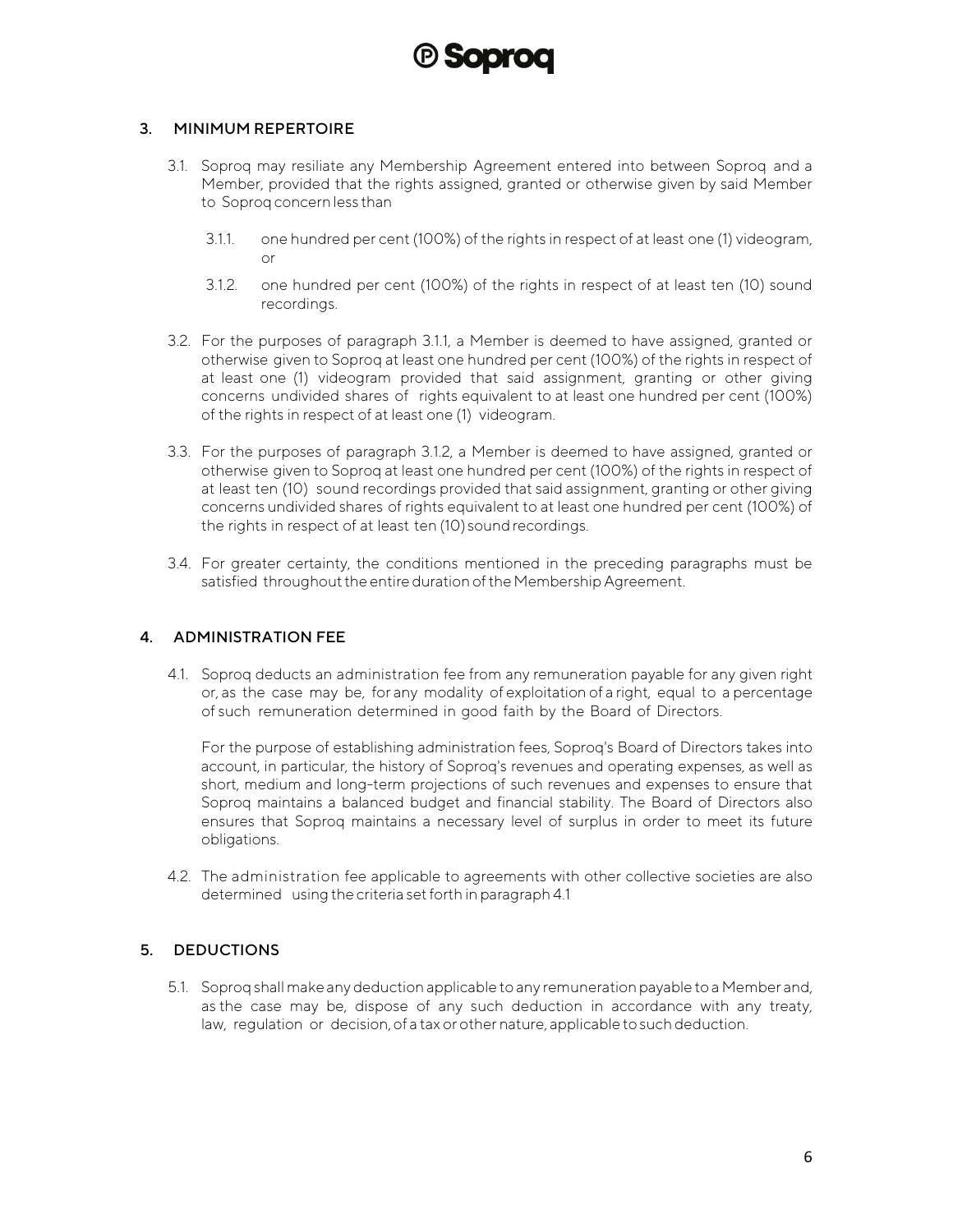#### <span id="page-6-0"></span>6. TAXES

6.1. Soproq shall pay to a Member, in addition to remuneration, any tax applicable to such remuneration.

#### <span id="page-6-1"></span>7. MINIMUM REMUNERATION

- 7.1. Atthe time of a given distribution, Soproq shall incur no obligation to pay any remuneration to a Member in respect of any use of the covered sound recordings and covered videogram of said Member, nor to report any such use to said Member, provided that the total amount payable by Soproq to the Member at the time of said distribution, after deductions and before taxes, is equal toorless than:
	- 7.1.1. twenty dollars (20\$) for Members receiving their remuneration by direct deposit;
	- 7.1.2. fifty dollars (50\$) for Members receiving their remuneration by cheque;
	- 7.1.3. one hundred dollars (100\$) for Members receiving their remuneration by international wire transfer.

The minimum remuneration thresholds set out in 7.1.1 to 7.1.3 are those applicable at the time of the first publication of this version of the General Rules. They may be modified from time to time by Soproq, who sets the thresholds taking into account the reasonable costs it incurs depending on the different methods of payment offered.

7.2. Notwithstanding paragraph 7.1, any new member who joins Soproq must register for direct deposit or international wire transfer in order to receive any remuneration payable to them.

#### <span id="page-6-2"></span>8. CANCELLATION AND REISSUE OF REMUNERATION CHEQUES

- 8.1. If a cheque for a given remuneration is sent by Soproq to the address of a Member, and this cheque is not deposited within six (6) months following the date on which the cheque may be deposited, then Soproq can cancel this cheque and, either, issue a new cheque to replace the cancelled cheque, or retain the amount of this remuneration, which is then dealt with according to paragraphs 11.3 and 11.4 of these Rules which then apply to the amounts so retained.
- 8.2. If a direct deposit or an international wire transfer for a given remuneration transmitted by Soproq to a Member according to the banking information provided by the latter is not cashed, Soproq may reissue a new payment order in lieu of the one that has not been cashed, or retain the amount of such payment, which is then treated in accordance with paragraphs 11.3 and 11.4 of these Rules, which then apply to the payments so retained.
- 8.3. When Soproq issues a new cheque to replace a previously-cancelled cheque, or issues a new payment order through direct deposit or international wire transfer, Soproq may withhold from the remuneration paid under the new payment an amount which covers the expenses incurred by Soproq due to the cancellation of the previous payment and the issuing of the new payment, including fees imposed by Soprog's financial institution and any other fees incurred by Soproq for the cancellation of the previous payment and the preparation and issuing of the new payment; the amount of these fees may be fixed from time to time by Soproq's Board of Directors.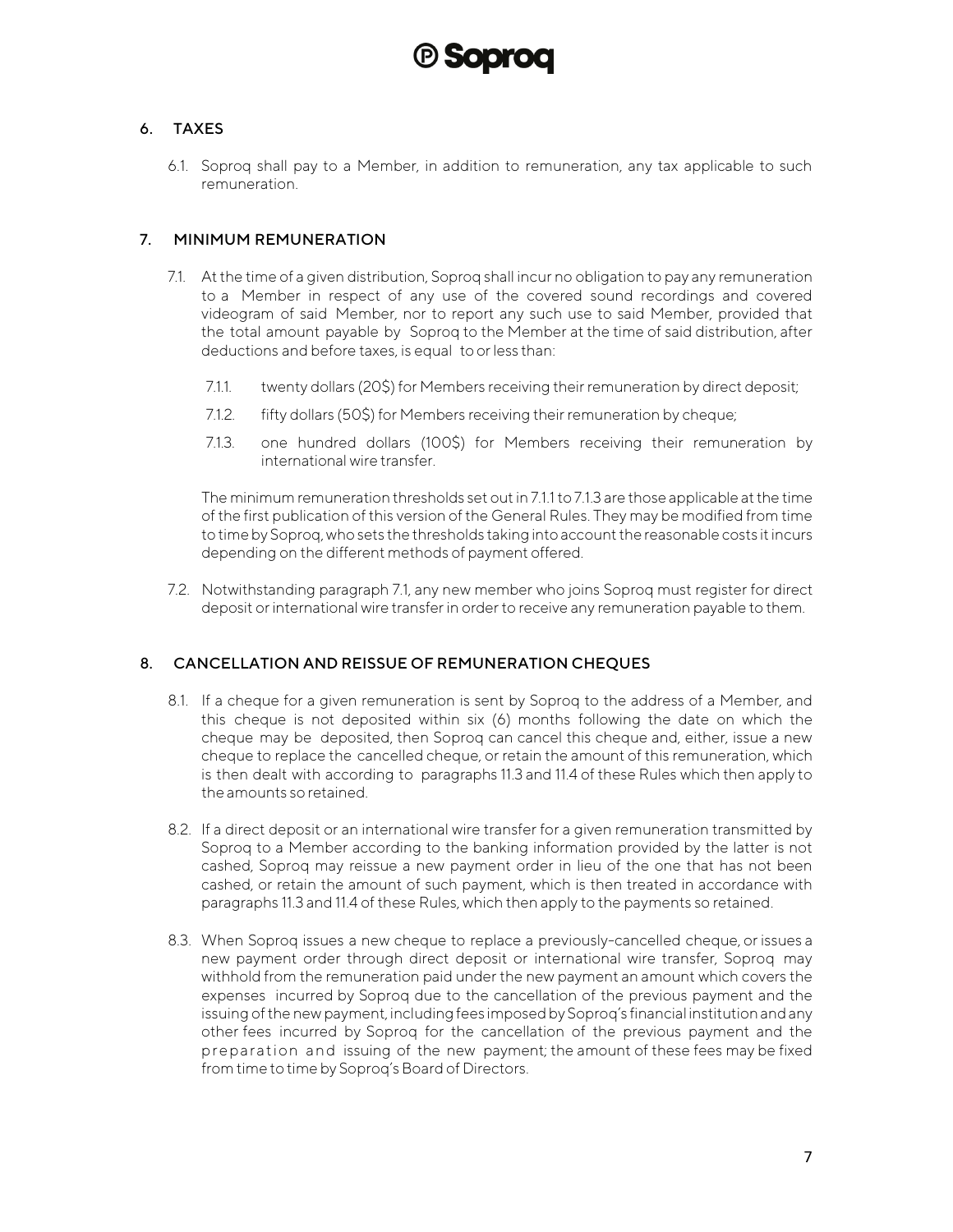

#### <span id="page-7-0"></span>9. PAYMENT CONDITIONS

- 9.1. Soproq shall incur no obligation to pay any remuneration to a Member in respect of any use of a given covered sound recording or covered videogram insofar as Soproq has not received from the Member a copy, duly completed, of the prescribed declaration for said covered sound recording or for said covered videogram at least ninety (90) dayspriorto the date of such use.
- 9.2. For greater certainty, Soproq shall not be liable for any losses or damages incurred by a Member or by any third party resulting from the Member's failure to comply with the provisions of the present article.

#### <span id="page-7-1"></span>10. DISSOLUTION,INSOLVENCY,BANKRUPTCY OR DEATH OF A MEMBER

- 10.1. In the case of dissolution, insolvency, bankruptcy, any arrangement with creditors underthe Companies' Creditors Arrangement Act, any proposal with creditors under the Bankruptcy and Insolvency Act, or if a Member cannot be located according to paragraph 11.1 ofthese Rules, Soproq may resiliate, as of right, its Membership Agreement with that Member by sending a written notice, via certified mail or registered mail with acknowledgement of receipt, to the latest known address in the account of the Member, this resiliation taking effect atthe date mentioned in the written notice.
- 10.2. In the event of death of a Member, the estate of the deceased Member is substituted during the liquidation period for all rights and obligations of the deceased Member. The estate is represented during the liquidation by its liquidator who must provide Soproq with the death certificate of the Member and establish its legitimacy, either by the production of the will, if applicable, and the notice of appointment of the liquidator (letter of verification, letter of probate, certificate of appointment of the administrator of an estate with or without a will ...). The liquidator must also provide Soproq with the name, address, telephone number and email address of each heir. At the end of the liquidation of the estate, upon confirmation of the publication of the notice of closure of the estate, Soproq may resiliate the contract of the deceased member and the heirs of the deceased member may apply for a new membership.
- 10.3. If Soproq invokes its right to resiliate a Membership Agreement under paragraph 10.1 of these Rules, then payment of any remuneration which was owed by Soproq to the Member for the use of any covered sound recording or any covered videogram prior to the resiliation of the Membership Agreement is made to the person who requests it, and who proves to Soproq his right to this payment within a period of three (3) years from the date of exigibility of the relevant payment.

#### <span id="page-7-2"></span>11. UNLOCATABLE MEMBER

- 11.1. If the payment of a given remuneration is sent by Soproq to a Member at that Member's address or bank account, and the payment is returned to Soproq, then Soproq will retain that sum to be treated according to the rules setforth in this article 11.
- 11.2. Where paragraph 11.1 applies to two (2) consecutive payments sent to a given Member, Soproq may retain the amount of the second payment and all subsequent remuneration becoming payable to that Member to be treated according to the rules of the present article.
- 11.3. All remuneration retained by Soproq according to paragraphs 11.1 and 11.2 of these Rules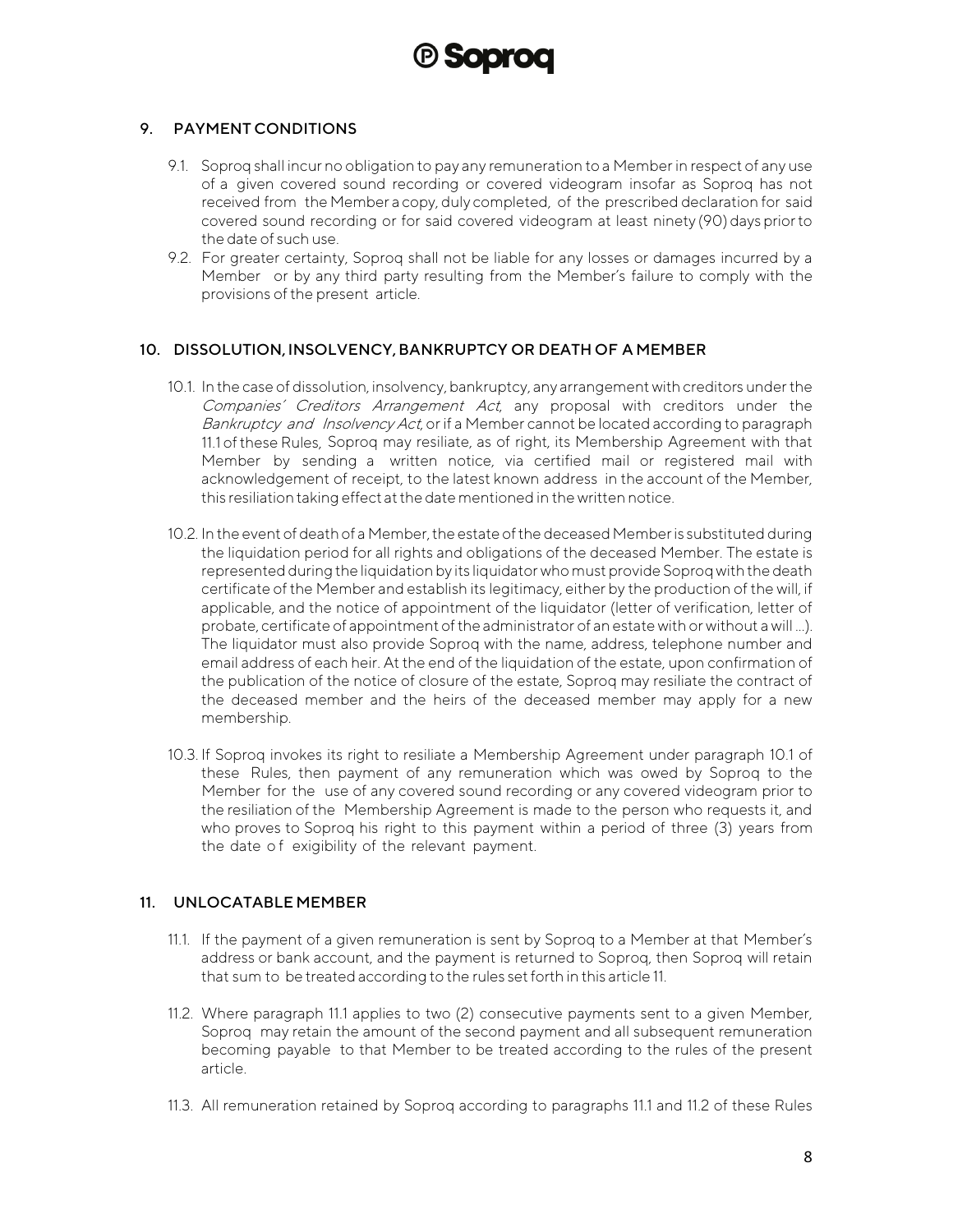

may be reclaimed from Soproq by the relevant Member, or as appropriate, by another person who requests that remuneration and who proves to Soproq his right to this payment within a period of three (3) years from the date of exigibilityofthe relevant payment.

11.4. Any remuneration which is not claimed within three (3) years following its date of exigibility according to paragraph 11.3 of these Rules cannot be claimed from Soproq, which may from that date forward use this remuneration to reduce its operating costs.

#### <span id="page-8-0"></span>12. DIRECT COLLECTION BY FOREIGN COMPANIES OR FOREIGN LICENSEES

- 12.1. Soproq authorizes any Member who has complied with the conditions mentioned in paragraph 12.3 hereof to enter into any collection agreement with any foreign organization authorizing said foreign organization
	- 12.1.1. to collect any sum payable in respect of the right to equitable remuneration on any covered sound recording in any foreign territory in which Soproq does not manage such right at the time concerned, either directly or through a foreign organization with which Soproq has entered into an agreementfor such purpose, and
	- 12.1.2. to collect any sum payable in respect of the right to remuneration for private copying on any covered sound recording and, as the case may be, any covered videogram in any foreign territory in which Soproq does not manage such right at the time concerned, either directly or through a foreign organization with which Soproq has entered into an agreement for such purpose.
- 12.2. Soproq authorizes any Member who has complied with the conditions mentioned in paragraph 12.3 hereof to grant to any foreign licensee, by way of license or appointment as its agent, for the duration of the foreign license between the Member and said foreign licensee and in any foreign territory covered by said foreign license, the right
	- 12.2.1. to collect, directly or through any foreign organization that the foreign licensee has licensed or appointed for such purpose, any sum payable in respect of the right to equitable remuneration on any covered sound recording from any foreign user in any foreign territory covered by said foreign license, and
	- 12.2.2. to collect, directly or through any foreign organization that the foreign licensee has licensed or appointed for such purpose, any sum payable in respect of the right to remuneration for private copying on any covered sound recording and, as the case may be, on any covered videogram, from any foreign user in any foreign territory covered by said foreign license.
- 12.3. The authorization given to a Member pursuant to paragraphs 12.1 and 12.2 hereof has effect with regard to a covered sound recording or a covered videogram for which the Member intends to exercise such authorization only on the condition that the Member sends to Soproq the prescribed declaration for such covered sound recording or such coveredvideogram.
- 12.4. The authorization given to a Member pursuant to paragraphs 12.1 and 12.2 hereof shall not take effect, with regard to a covered sound recording or a covered videogram for which the Member intends to exercise such authorization, until ninety (90) days following the date of receipt, by Soproq, of the prescribed declaration for such covered sound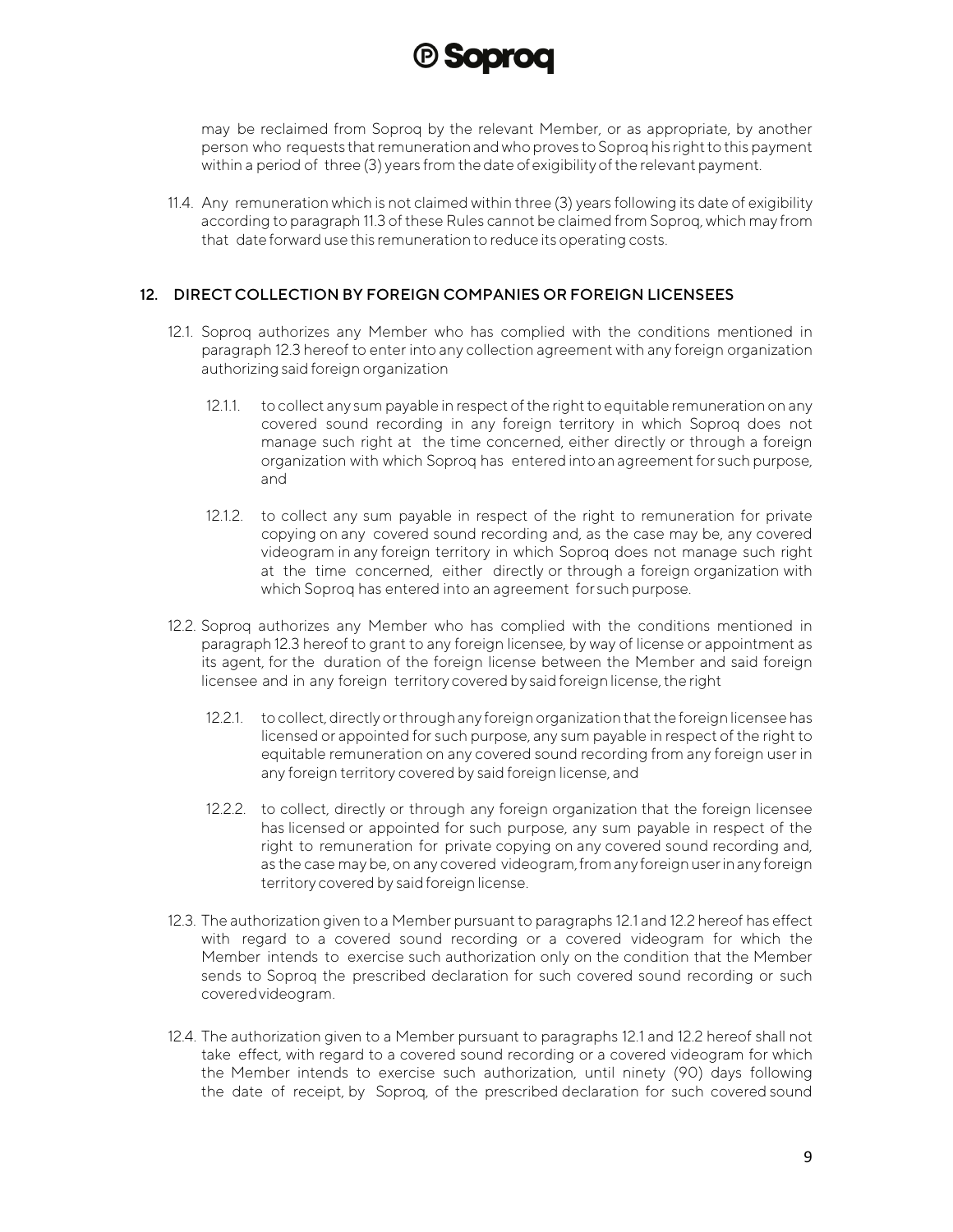

recording or such covered videogram, according to the laterofthe two dates.

- 12.5. Nothing in the present Rules obliges Soproq to reimburse to any foreign organization to which Soproq has sent the information contained in a given prescribed declaration within the ninety (90) day period provided for in the preceding paragraph any sums that Soproq may receive from said foreign organization in respect of the right to equitable remuneration or the right to remuneration for private copying prior or subsequent to the sending of said information to said foreign organization. Soproq may terminate, in whole or in part, any authorization granted under paragraphs 12.1 and 12.2hereof:
	- 12.5.1. in respect of any right to equitable remuneration or any right to remuneration for private copying which is covered by any given foreign license and which ceases to be so covered by saidforeign license;
	- 12.5.2. inrespectof any videogram and any soundrecording whichis coveredby anygiven foreign license and which ceases to be so covered by said foreign license;
	- 12.5.3. in respect of any foreign territory which is covered by any given foreign license and which ceases to be so covered by said foreign license;
	- 12.5.4. in respect of anycovered sound recording for which the sums payable in respect of the right to equitable remuneration are collected through a foreign organization under a foreign collection contract granted to said foreign organization by a Member as authorized in paragraph 12.1 hereof, as soon as Soproq begins to collect, directly or through a foreign organization with which it has entered into an agreement for such purpose, said sums in said foreignterritory;
	- 12.5.5. in respect of any covered sound recording and, as the case may be, any covered videogram for which the sums payable in respect of the right to remuneration for private copying are collected through a foreign organization under a foreign collection contract granted to said foreign organization by a Member as authorized in paragraph 12.1 hereof, as soon as Soproq begins to collect, directly or through a foreign organization with which it has entered into an agreementfor such purpose, said sums in said foreign territory;
	- 12.5.6. if the prescribed declaration is incomplete or contains inaccurate information, or if some of the information it contains is not updated when it ceases to be accurate;
	- 12.5.7. if, in the opinion of Soproq, after informing the Member beforehand in writing and in a reasonably detailed manner, of the reasons behind its decision, and after giving the Member thirty (30) days to explain in writing to Soproq why its reasons are not valid, recourse to the authorization provided in paragraph 12.2 hereof has no other purpose than to prevent Soproq from collecting sums payable in respect of the right to equitable remuneration and the right to remuneration for private copying in any foreign territory covered by said authorization,or
	- 12.5.8. by amending, replacing or rescinding the present article, to the full extent of and according to the terms and conditions contained in the article so amended or replaced or in any resolution of Soproq rescinding the present article.
- 12.6. Soproq shall incur no liability towards any Member that exercises any authorization covered in the present article and shall not be required to pay or reimburse any remuneration, compensation, damages or any other sum because of any act performed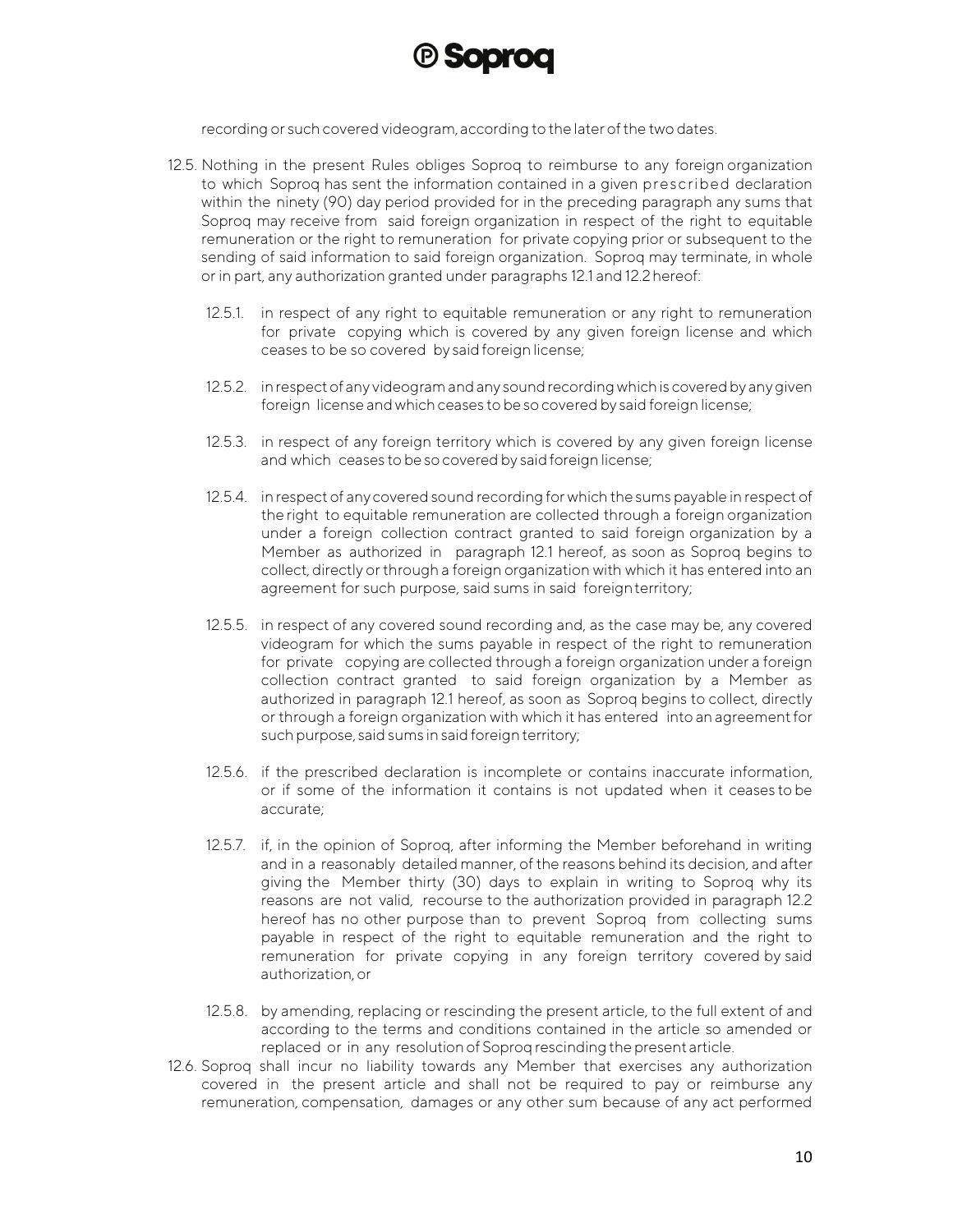

by Soproq pursuant to the present article.

- 12.7. Any Member that exercises any authorization covered in the present article agrees to indemnify Soproq in respect of any claim or lawsuit for any costs and damages and any other expenses incurred because of any act performed by SOPROQ pursuant to the present article, provided it acts in good faith and without negligence.
- 12.8. The authorization granted to the Member pursuant to subsections 12.1 and 12.2 does not have the effect of modifying the scope of the rights granted, conceded or otherwise granted to Soproq including, for greater certainty, their territorial scope according to paragraph 3.5.3 of the Membership Agreement. Any amendment to the contract is subject to paragraph 10 of the Membership Agreement.

#### <span id="page-10-0"></span>13. CONFLICTS BETWEEN SOPROQ MEMBERS

- 13.1. In the event that Soproq notes the existence of a conflict, or is notified in writing and at least thirty (30) days prior to the date of distribution of the remuneration concerned, of the existence of a conflict, Soproq shall inform any Member concerned by said conflict via the Soproq portal, within a reasonable period following the date on which Soproq notes the existence of said conflict or is notified thereof, of the existence and nature of said conflict. Soproq shall then be entitled to withhold the payment of any remuneration that is the subject of said conflict until the occurrence of one ofthe following two events:
	- 13.1.1. Receipt, by Soproq, of an original of a transaction entered into between all the Members concerned by the conflict in respect of any sound recording or any videogram that is the subject of the conflict, in which case the remuneration payable for any sound recording or videogram covered by said transaction shall be paid by Soproq in accordance with said transaction at the time of the distribution occurring at least thirty (30) days afterthe date of receipt, by Soproq, of an original of said transaction signed by all of the Members concerned by the conflict, or
	- 13.1.2. Receipt, by Soproq, of a certified true copy of a decision rendered, final and not subject to appeal, in a judicial or arbitration proceeding to or in which all of the Members concerned by the conflict are a party or are impleaded, in which case the remuneration payable for any sound recording or videogram covered by said decision shall be paid by Soproq in accordance with said decision at the time of the distribution occurring at least thirty (30) days after the date of receipt, by Soproq, of a certified true copy of said decision.
- 13.2. Unless Soproq receives, within six (6) months following the date of distribution of a remuneration whose payment is withheld because of a conflict, a transaction in accordance with paragraph 13.1.1 or a decision in accordance with paragraph 13.1.2, Soprog shall then be entitled
	- 13.2.1. to withhold payment of the remuneration that is the subject of the conflict until the conditions set forth in paragraph 13.1.1 or 13.1.2 are met,
	- 13.2.2. to pay into court, in accordance with the law, any remuneration that is the subject of the conflict,or
	- 13.2.3. to pay, in whole or in part, the remuneration that is the subject of the conflict, according to what it believes to be its obligation towards its Members, at the time of any subsequent distributionofroyalties.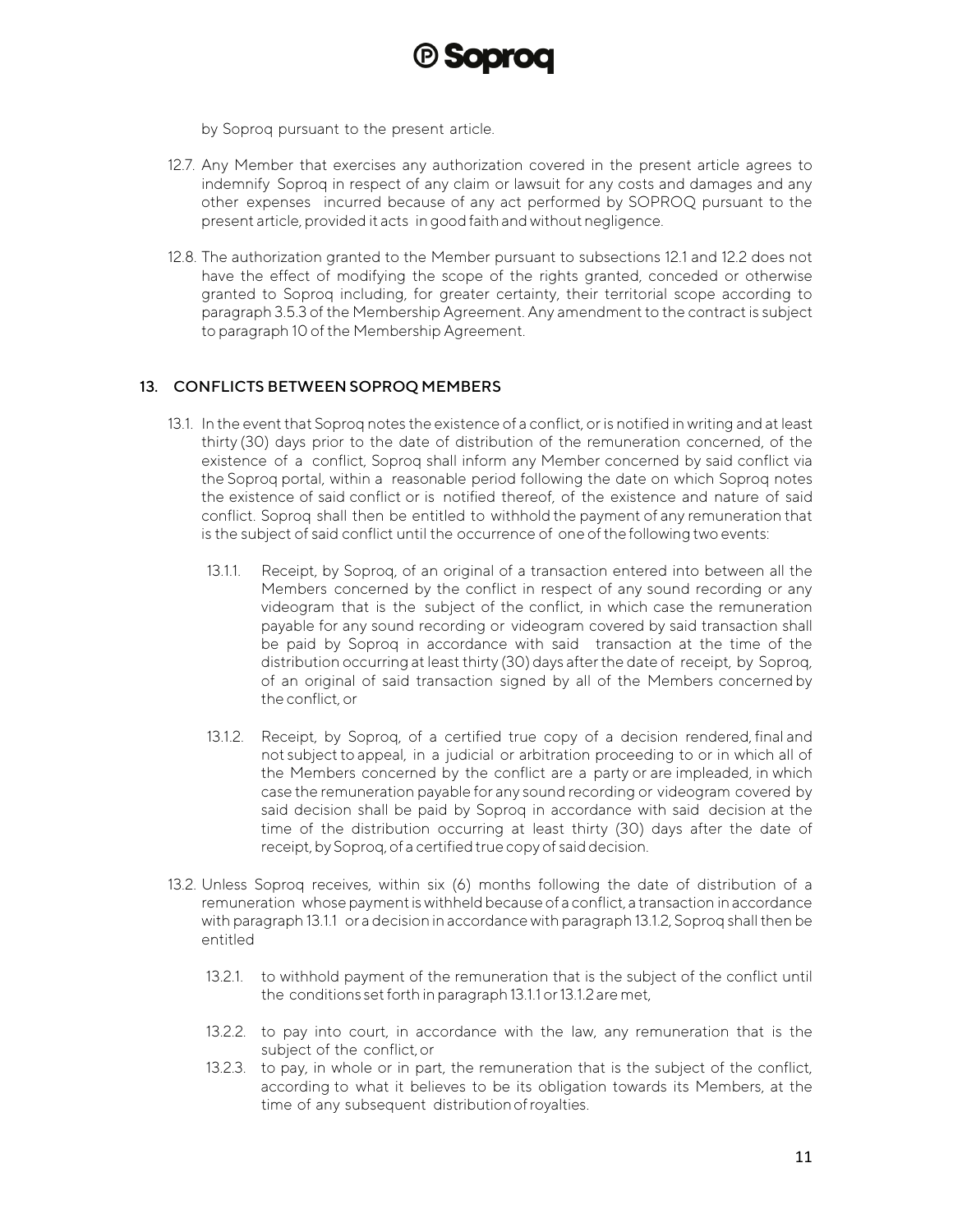

- 13.3. Soproq shall incur no liability towards its Members and shall not be required to pay or reimburse any remuneration, compensation, damages or any other sum because of any act performed by Soproq pursuant to the present article, including, for greater certainty, any payment withheld pursuant to paragraph 13.1 or 13.2.1, any payment into court made pursuant paragraph 13.2.2 or any total or partial payment withheld or made pursuant to paragraph 13.1 or 13.2.3 hereof.
- 13.4. Members that are a party to any conflict are jointly and severally required to indemnify SOPROQ in respect of any claim or lawsuit for any costs and damages and any other expenses incurred because of any act performed by SOPROQ pursuant to the present article, provided it acts in good faithand without negligence.

#### <span id="page-11-0"></span>14. CONFLICTS BETWEEN A SOPROQ MEMBER AND A MEMBER OF ANOTHER COLLECTIVE ORGANIZATION

14.1. To the extent that Soproq is notified by another collective management organization of the existence of a conflict between any declaration of any Soproq Member and that of any third party relating to any sound recording or any right or remuneration payable in respect thereof, Soproq informs any Member affected by this conflict when an action on its part is required and within a reasonable time following the date on which Soproq is notified of the existence of the conflict. Any such litigation must be handled in accordance with the policies and procedures of that other collective management organization. Soproq merely informs the Member concerned of such a conflict without incurring any obligation to interfere, advise or participate in its resolution.

#### <span id="page-11-1"></span>15. TRANSFER OF RIGHTS IN RESPECT OF SOUND RECORDINGS AND VIDEOGRAMTO THIRD PARTIES

- 15.1. For greater certainty, a Member may not, for the duration of its Membership Agreement, assign, grant or otherwise give to a third party any covered right in respect of a covered sound recording or a covered videogram.
- 15.2. Notwithstanding paragraph 15.1, Soproq shall terminate any assignment, granting or other giving by a Member to Soproq on any covered sound recording or covered videogram provided that all of the following conditions are met:
	- 15.2.1. the Member assigns all rights on the covered sound recording or covered videogram without limit of time or territory;
	- 15.2.2. the assignee of these rights (the "Assignee") is not another collective management organization, and
	- 15.2.3. the Member sends Soproq a notice in the form prescribed by Soproq in respect of the covered sound recording or the covered videogram.
- 15.3. Termination in accordance with paragrah 15.2 is effective automatically on the date of the assignment between the Member and the Assignee mentioned in the required notice under paragraph 15.2.3 without that date being less than thirty (30) days before the day Soproq receives said notice.
- 15.4. Where the Assignee is also a Member of Soproq on the effective date of the termination in accordance with paragraph 15.3, Soproq shall comply with the instructions given by the assigning Member in the notice required under paragraph 15.2.3 regarding the payment by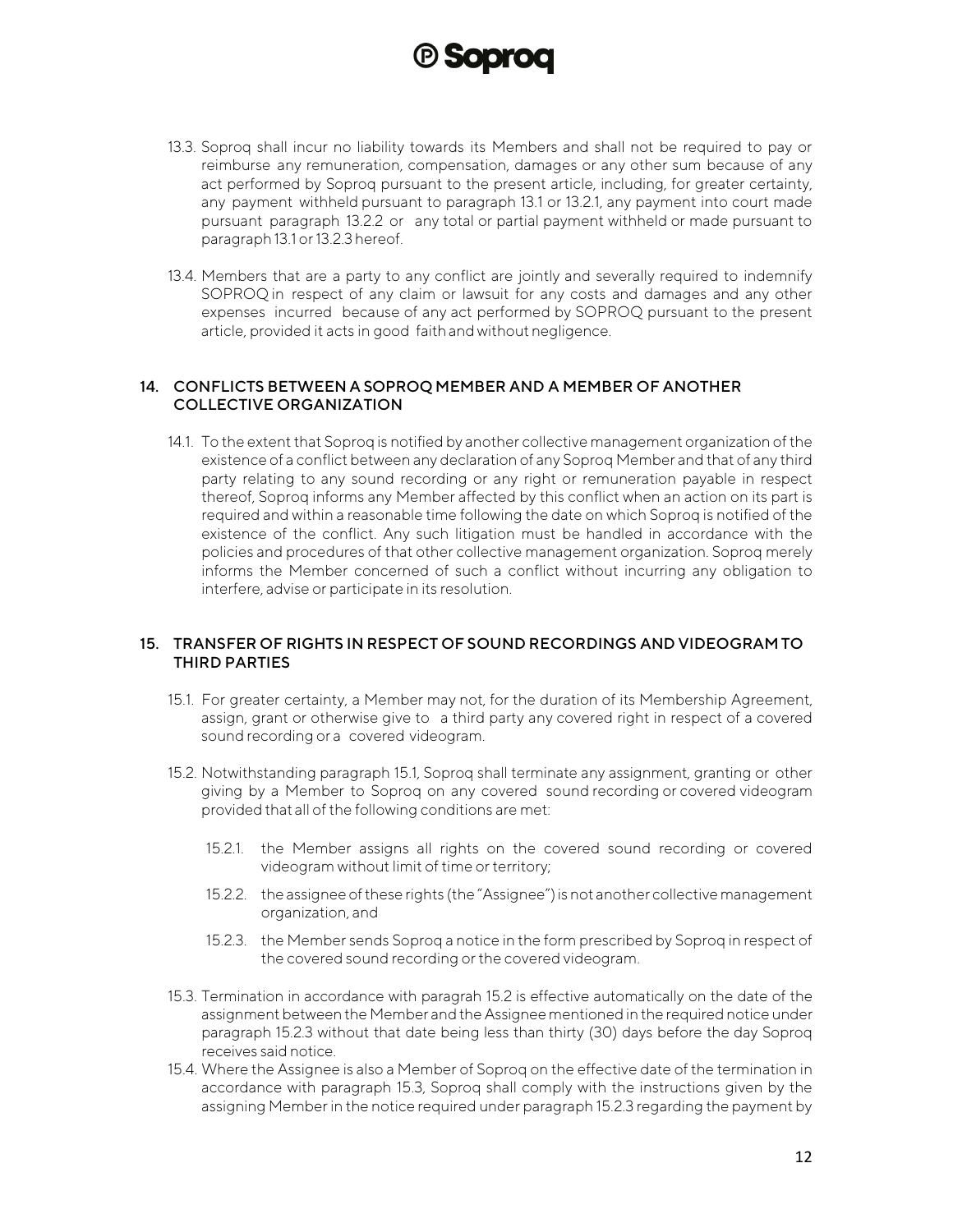

Soproq to the assigning Member or to the assignee Member, following the termination, in accordance with paragraph 15.2, of any remuneration pertaining to any use of any covered sound recording or covered videogram that is the subject of this termination, but Soproq not being required to pay to the assignee Member any remuneration payable on any distribution made less than ninety (90) days following the date of receipt of such notice by Soproq.

- 15.5. Where the Assignee is not a member of Soproq on the effective date of the termination in accordance with paragraph 15.3, Soproq remains entitled to receive, for payment to the assigning Member in accordance with the Membership Agreement, any remuneration pertaining to any use of any covered sound recording or covered videogram occurring within ninety (90) days of the date on which Soproq received the notice required by paragraph 15.2.3
- 15.6. For greater certainty, any assignment, granting or other giving made contrary to this paragraph is null and void and does not affect the rights of Soproq under the terms of the Membership Agreement binding it to that Member.
- 15.7. For greater certainty, Soproq shall not be required to perform any payment or reporting obligation towards an Assignee who is also a Member of Soproq in respect of any covered sound recording or covered videogram that has not been the subject of a notice in accordance with the present Rules, nor shall Soproq be liable for any loss or damages incurred by an assigning Member, by any Assignee (whether also a Member of Soproq or not), or by any third party resulting from a failure by the assigning Member to comply with the provisions of the presentarticle.

#### <span id="page-12-0"></span>16. PROVIDING ADDITIONAL INFORMATION

- 16.1. Soproq may at any time require that any Member prove, to the satisfaction of Soproq, that the Member is in compliance with the requirements and conditions of the Membership Agreement and with Soproq's rules and regulations, including the fact that the Member holds any right that the Member claims to hold in respect of any sound recording or any videogram, by providing Soproq, within thirty (30) days following any written request from Soproq to this effect, at least one copy of the following documents:
	- 16.1.1. A declaration (sworn, if required by Soproq) signed by a duly authorized representative of the Member describing, in a reasonably detailed manner, the facts that prove that said Member is indeed in compliance with the requirements and conditions of the Membership Agreement and with Soproq's rules and regulations, including the fact that the Member holds any right that the Member claims to hold in respect of any sound recording or any videogram ("declaration");
	- 16.1.2. A complete and unaltered copy of any contract, any letter or any other document supporting the facts stated in said Member's declaration ("supporting document").
- 16.2. Soproq may provide a copy of any declaration and any supporting document to its external advisors.
- 16.3. Soproq and any external advisor covered by paragraph 16.2 hereof shall comply with any privacy requirement with regard to any supporting document of a confidential nature as requested by the Member that sends such supporting document, provided that said